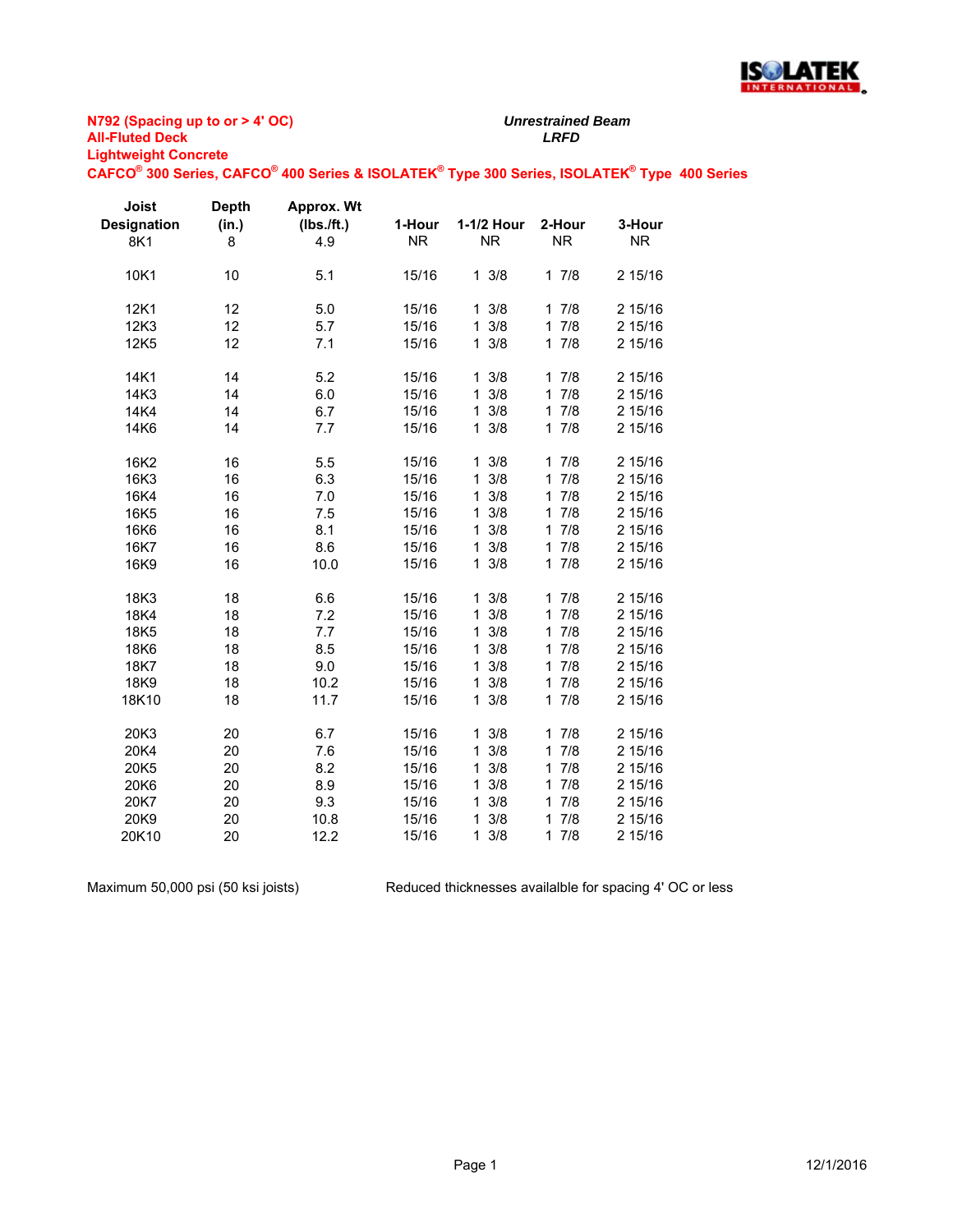

**N792 (Spacing up to or > 4' OC) All-Fluted Deck** *LRFD* **Lightweight Concrete CAFCO® 300 Series, CAFCO® 400 Series & ISOLATEK® Type 300 Series, ISOLATEK® Type 400 Series**

| Joist              | <b>Depth</b> | Approx. Wt |        |                     |                     |         |
|--------------------|--------------|------------|--------|---------------------|---------------------|---------|
| <b>Designation</b> | (in.)        | (Ibs./ft.) | 1-Hour | 1-1/2 Hour          | 2-Hour              | 3-Hour  |
| 22K4               | 22           | 8.0        | 15/16  | $1 \frac{3}{8}$     | 17/8                | 2 15/16 |
| 22K5               | 22           | 8.8        | 15/16  | 3/8<br>1            | 7/8<br>1            | 2 15/16 |
| 22K6               | 22           | 9.2        | 15/16  | $\mathbf{1}$<br>3/8 | 7/8<br>1            | 2 15/16 |
| 22K7               | 22           | 9.7        | 15/16  | 3/8<br>1            | 7/8<br>1            | 2 15/16 |
| 22K9               | 22           | 11.9       | 15/16  | 3/8<br>1            | 7/8<br>1            | 2 15/16 |
| 22K10              | 22           | 12.6       | 15/16  | 3/8<br>1            | 7/8<br>1            | 2 15/16 |
| 22K11              | 22           | 13.8       | 15/16  | 3/8<br>$\mathbf{1}$ | 17/8                | 2 15/16 |
| 24K4               | 24           | 8.4        | 15/16  | $1 \frac{3}{8}$     | 17/8                | 2 15/16 |
| 24K5               | 24           | 9.3        | 15/16  | 3/8<br>1            | 7/8<br>1            | 2 15/16 |
| 24K6               | 24           | 9.7        | 15/16  | 3/8<br>1.           | 7/8<br>1            | 2 15/16 |
| 24K7               | 24           | 10.1       | 15/16  | 3/8<br>1            | 7/8<br>1            | 2 15/16 |
| 24K8               | 24           | 11.5       | 15/16  | 3/8<br>1            | 7/8<br>1            | 2 15/16 |
| 24K9               | 24           | 12.0       | 15/16  | 3/8<br>$\mathbf{1}$ | 17/8                | 2 15/16 |
| 24K10              | 24           | 13.1       | 15/16  | 1<br>3/8            | 7/8<br>1            | 2 15/16 |
| 24K12              | 24           | 16.0       | 15/16  | 3/8<br>$\mathbf 1$  | 17/8                | 2 15/16 |
| 26K5               | 26           | 9.8        | 15/16  | 3/8<br>1            | 1.<br>7/8           | 2 15/16 |
| 26K6               | 26           | 10.6       | 15/16  | $\mathbf{1}$<br>3/8 | 7/8<br>1            | 2 15/16 |
| 26K7               | 26           | 10.9       | 15/16  | 3/8<br>1            | 7/8<br>1            | 2 15/16 |
| 26K8               | 26           | 12.1       | 15/16  | 3/8<br>1            | 7/8<br>1.           | 2 15/16 |
| 26K9               | 26           | 12.2       | 15/16  | 3/8<br>1            | 7/8<br>1            | 2 15/16 |
| 26K10              | 26           | 13.8       | 15/16  | 3/8<br>1            | 7/8<br>1            | 2 15/16 |
| 26K12              | 26           | 16.6       | 15/16  | 3/8<br>$\mathbf 1$  | 17/8                | 2 15/16 |
| 28K6               | 28           | 11.4       | 15/16  | 3/8<br>1            | 7/8<br>1            | 2 15/16 |
| 28K7               | 28           | 11.8       | 15/16  | 3/8<br>$\mathbf 1$  | 7/8<br>$\mathbf{1}$ | 2 15/16 |
| 28K8               | 28           | 12.7       | 15/16  | 3/8<br>1            | 7/8<br>1            | 2 15/16 |
| 28K9               | 28           | 13.0       | 15/16  | 3/8<br>1            | 7/8<br>1            | 2 15/16 |
| 28K10              | 28           | 14.3       | 15/16  | 3/8<br>1            | 7/8<br>1            | 2 15/16 |
| 28K12              | 28           | 17.1       | 15/16  | 3/8<br>$\mathbf{1}$ | 7/8<br>1.           | 2 15/16 |
| 30K7               | 30           | 12.3       | 15/16  | $1 \frac{3}{8}$     | 17/8                | 2 15/16 |
| 30K8               | 30           | 13.2       | 15/16  | 3/8<br>1            | 7/8<br>1            | 2 15/16 |
| 30K9               | 30           | 13.4       | 15/16  | 3/8<br>1            | 7/8<br>1            | 2 15/16 |
| 30K10              | 30           | 15.0       | 15/16  | 3/8<br>1            | 7/8<br>1            | 2 15/16 |
| 30K11              | 30           | 16.4       | 15/16  | 3/8<br>1            | 17/8                | 2 15/16 |
| 30K12              | 30           | 17.6       | 15/16  | 3/8<br>1            | 7/8<br>1            | 2 15/16 |
| 18LH02             | 18           | 10         | 15/16  | $1 \frac{3}{8}$     | 17/8                | 2 15/16 |
| 18LH03             | 18           | 11         | 15/16  | 3/8<br>1            | 7/8<br>1            | 2 15/16 |
| 18LH04             | 18           | 12         | 15/16  | $1 \frac{3}{8}$     | 17/8                | 2 15/16 |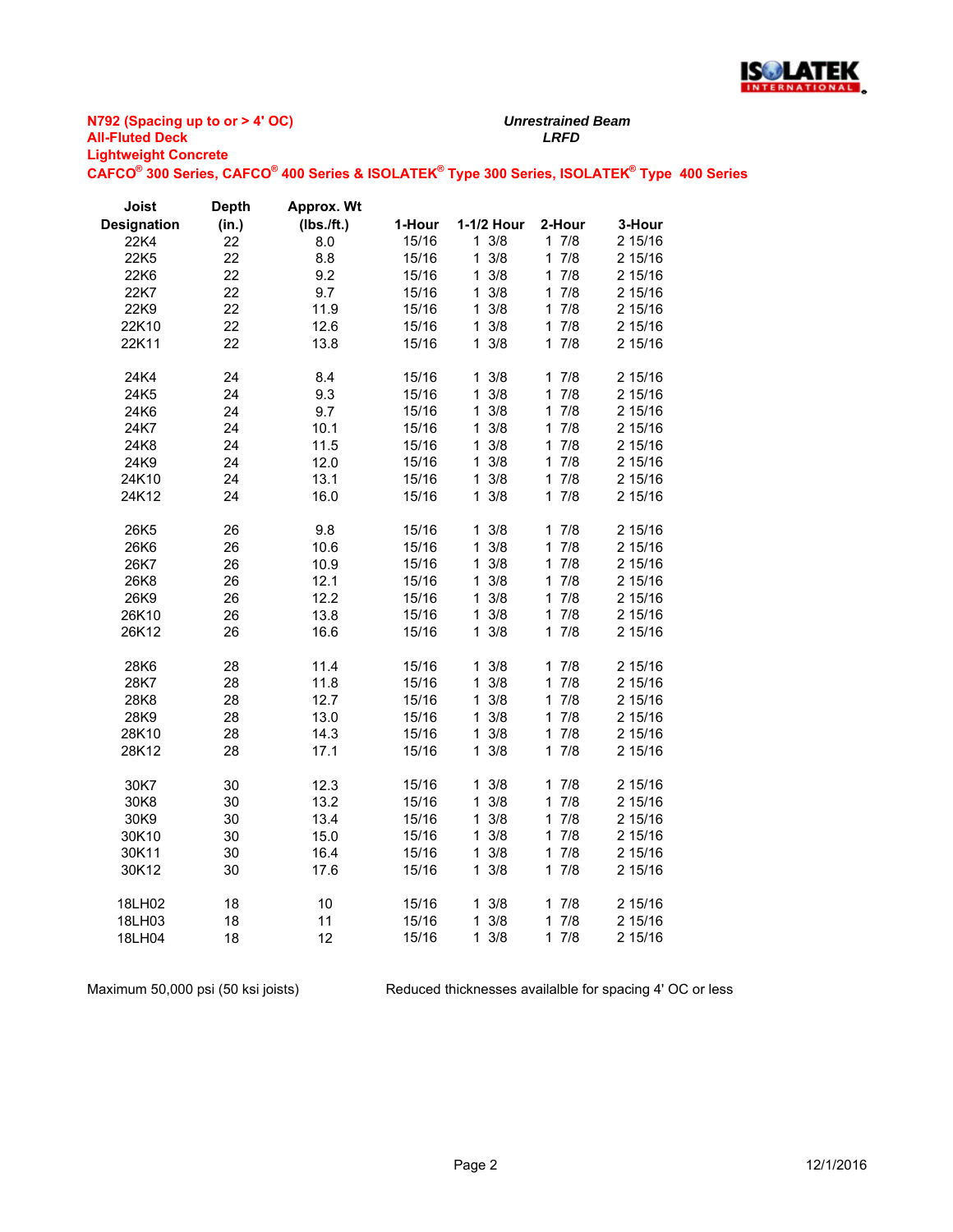

**N792 (Spacing up to or > 4' OC) All-Fluted Deck** *LRFD* **Lightweight Concrete**

**CAFCO® 300 Series, CAFCO® 400 Series & ISOLATEK® Type 300 Series, ISOLATEK® Type 400 Series**

| Joist              | <b>Depth</b> | <b>Approx. Wt</b> |        |                 |                     |         |
|--------------------|--------------|-------------------|--------|-----------------|---------------------|---------|
| <b>Designation</b> | (in.)        | (Ibs./ft.)        | 1-Hour | 1-1/2 Hour      | 2-Hour              | 3-Hour  |
| 18LH05             | 18           | 15                | 15/16  | $1 \frac{3}{8}$ | 17/8                | 2 15/16 |
| 18LH06             | 18           | 15                | 15/16  | 3/8<br>1        | $\mathbf{1}$<br>7/8 | 2 15/16 |
| 18LH07             | 18           | 17                | 15/16  | 3/8<br>1        | 17/8                | 2 15/16 |
| 18LH08             | 18           | 19                | 15/16  | 3/8<br>1        | 7/8<br>1            | 2 15/16 |
| 18LH09             | 18           | 21                | 15/16  | $1 \frac{3}{8}$ | 7/8<br>$\mathbf{1}$ | 2 15/16 |
| 20LH02             | 20           | 10                | 15/16  | $1 \frac{3}{8}$ | 17/8                | 2 15/16 |
| 20LH03             | 20           | 11                | 15/16  | 3/8<br>1        | 7/8<br>1            | 2 15/16 |
| 20LH04             | 20           | 12                | 15/16  | 1<br>3/8        | 1<br>7/8            | 2 15/16 |
| 20LH05             | 20           | 14                | 15/16  | 3/8<br>1        | 7/8<br>$\mathbf 1$  | 2 15/16 |
| 20LH06             | 20           | 15                | 15/16  | 3/8<br>1        | 7/8<br>1            | 2 15/16 |
| 20LH07             | 20           | 17                | 15/16  | 3/8<br>1        | 7/8<br>$\mathbf{1}$ | 2 15/16 |
| 20LH08             | 20           | 19                | 15/16  | 3/8<br>1        | 17/8                | 2 15/16 |
| 20LH09             | 20           | 21                | 15/16  | 3/8<br>1        | 7/8<br>1            | 2 15/16 |
| 20LH10             | 20           | 23                | 15/16  | 3/8<br>1        | 7/8<br>1            | 2 15/16 |
| 24LH03             | 24           | 11                | 15/16  | $1 \frac{3}{8}$ | 17/8                | 2 15/16 |
| 24LH04             | 24           | 12                | 15/16  | 3/8<br>1        | 7/8<br>1            | 2 15/16 |
| 24LH05             | 24           | 13                | 15/16  | 3/8<br>1        | 7/8<br>1            | 2 15/16 |
| 24LH06             | 24           | 16                | 15/16  | 3/8<br>1        | 17/8                | 2 15/16 |
| 24LH07             | 24           | 17                | 15/16  | 3/8<br>1        | 7/8<br>1            | 2 15/16 |
| 24LH08             | 24           | 18                | 15/16  | 1<br>3/8        | 1<br>7/8            | 2 15/16 |
| 24LH09             | 24           | 21                | 15/16  | 3/8<br>1        | 7/8<br>1            | 2 15/16 |
| 24LH10             | 24           | 23                | 15/16  | 3/8<br>1        | 17/8                | 2 15/16 |
| 24LH11             | 24           | 25                | 15/16  | $1 \frac{3}{8}$ | 7/8<br>$\mathbf 1$  | 2 15/16 |
| 28LH05             | 28           | 13                | 15/16  | $1 \frac{3}{8}$ | 17/8                | 2 15/16 |
| 28LH06             | 28           | 16                | 15/16  | 3/8<br>1        | 7/8<br>1            | 2 15/16 |
| 28LH07             | 28           | 17                | 15/16  | 1<br>3/8        | $\mathbf{1}$<br>7/8 | 2 15/16 |
| 28LH08             | 28           | 18                | 15/16  | 3/8<br>1        | 7/8<br>1            | 2 15/16 |
| 28LH09             | 28           | 21                | 15/16  | 3/8<br>1        | 7/8<br>$\mathbf 1$  | 2 15/16 |
| 28LH10             | 28           | 23                | 15/16  | 3/8<br>1        | 7/8<br>1            | 2 15/16 |
| 28LH11             | 28           | 25                | 15/16  | 3/8<br>1        | 7/8<br>$\mathbf{1}$ | 2 15/16 |
| 28LH12             | 28           | 27                | 15/16  | 3/8<br>1        | 1<br>7/8            | 2 15/16 |
| 28LH13             | 28           | 30                | 15/16  | $1 \frac{3}{8}$ | 7/8<br>1            | 2 15/16 |
| 32LH06             | 32           | 14                | 15/16  | $1 \frac{3}{8}$ | 17/8                | 2 15/16 |
| 32LH07             | 32           | 16                | 15/16  | 3/8<br>1        | 7/8<br>1            | 2 15/16 |
| 32LH08             | 32           | 17                | 15/16  | 3/8<br>1        | 7/8<br>1            | 2 15/16 |
| 32LH09             | 32           | 21                | 15/16  | 3/8<br>1        | 7/8<br>1            | 2 15/16 |
| 32LH10             | 32           | 21                | 15/16  | 1<br>3/8        | $\mathbf{1}$<br>7/8 | 2 15/16 |
| 32LH11             | 32           | 24                | 15/16  | 3/8<br>1        | 7/8<br>1            | 2 15/16 |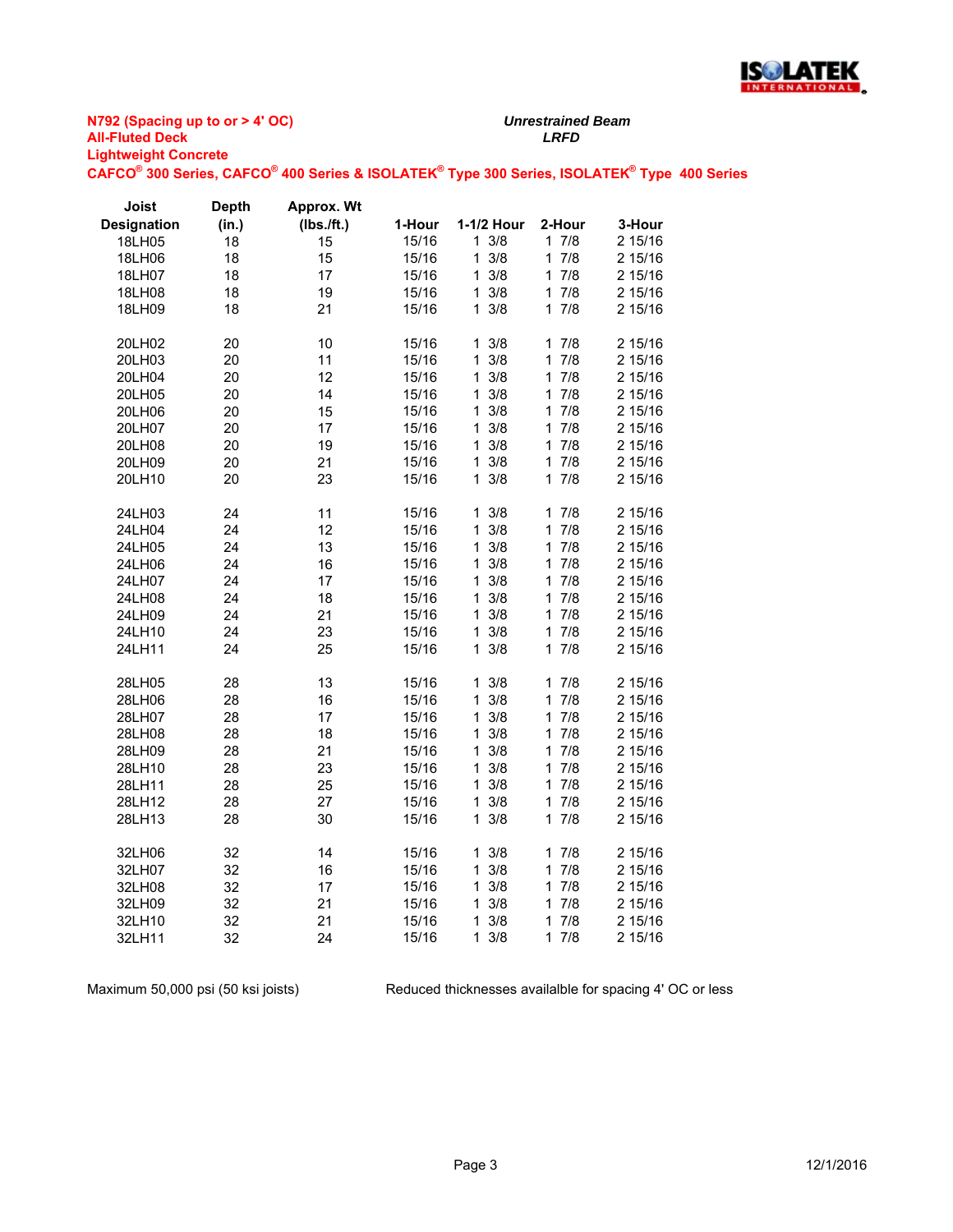

**N792 (Spacing up to or > 4' OC) All-Fluted Deck** *LRFD* **Lightweight Concrete CAFCO® 300 Series, CAFCO® 400 Series & ISOLATEK® Type 300 Series, ISOLATEK® Type 400 Series**

**Depth** 

**Approx. Wt** 

**Joist** 

| <b>Designation</b> | (in.)    | (Ibs./ft.) | 1-Hour | 1-1/2 Hour          | 2-Hour              | 3-Hour  |
|--------------------|----------|------------|--------|---------------------|---------------------|---------|
| 32LH12             | 32       | 27         | 15/16  | $1 \frac{3}{8}$     | 17/8                | 2 15/16 |
| 32LH13             | 32       | 30         | 15/16  | 3/8<br>$\mathbf{1}$ | 17/8                | 2 15/16 |
| 32LH14             | 32       | 33         | 15/16  | 3/8<br>$\mathbf{1}$ | 17/8                | 2 15/16 |
| 32LH15             | 32       | 35         | 15/16  | $\mathbf{1}$<br>3/8 | 17/8                | 2 15/16 |
|                    |          |            |        |                     |                     |         |
| 36LH07             | 36       | 16         | 15/16  | $1 \frac{3}{8}$     | 1<br>7/8            | 2 15/16 |
| 36LH08             | 36       | 18         | 15/16  | 3/8<br>$\mathbf{1}$ | 7/8<br>$\mathbf{1}$ | 2 15/16 |
| 36LH09             | 36       | 21         | 15/16  | 3/8<br>1            | 7/8<br>1.           | 2 15/16 |
| 36LH10             | 36       | 21         | 15/16  | 3/8<br>1            | 17/8                | 2 15/16 |
| 36LH11             | 36       | 23         | 15/16  | $\mathbf{1}$<br>3/8 | 17/8                | 2 15/16 |
| 36LH12             | 36       | 25         | 15/16  | 3/8<br>1            | 7/8<br>1            | 2 15/16 |
| 36LH13             | 36       | 30         | 15/16  | 3/8<br>1            | 17/8                | 2 15/16 |
|                    |          | 36         |        | 3/8                 | 17/8                |         |
| 36LH14             | 36       |            | 15/16  | $\mathbf{1}$        | 17/8                | 2 15/16 |
| 36LH15             | 36       | 36         | 15/16  | 3/8<br>$\mathbf{1}$ |                     | 2 15/16 |
|                    | 40       |            |        | 3/8<br>1            | $\mathbf{1}$<br>7/8 | 2 15/16 |
| 40LH08             |          | 16         | 15/16  | 3/8<br>$\mathbf{1}$ | 7/8<br>$\mathbf{1}$ | 2 15/16 |
| 40LH09             | 40<br>40 | 21<br>21   | 15/16  | 3/8                 | 7/8                 | 2 15/16 |
| 40LH10             |          |            | 15/16  | 1                   | 1                   |         |
| 40LH11             | 40       | 22         | 15/16  | 3/8<br>$\mathbf{1}$ | 17/8                | 2 15/16 |
| 40LH12             | 40       | 25         | 15/16  | 3/8<br>1            | 17/8                | 2 15/16 |
| 40LH13             | 40       | 30         | 15/16  | 1<br>3/8            | 1<br>7/8            | 2 15/16 |
| 40LH14             | 40       | 35         | 15/16  | 3/8<br>$\mathbf{1}$ | 17/8                | 2 15/16 |
| 40LH15             | 40       | 36         | 15/16  | 3/8<br>1            | 7/8<br>1            | 2 15/16 |
| 40LH16             | 40       | 42         | 15/16  | $1 \frac{3}{8}$     | 17/8                | 2 15/16 |
|                    |          |            |        |                     |                     |         |
| 44LH09             | 44       | 19         | 15/16  | 3/8<br>1            | 17/8                | 2 15/16 |
| 44LH10             | 44       | 21         | 15/16  | $\mathbf{1}$<br>3/8 | 7/8<br>$\mathbf{1}$ | 2 15/16 |
| 44LH11             | 44       | 22         | 15/16  | 3/8<br>1            | 7/8<br>1            | 2 15/16 |
| 44LH12             | 44       | 25         | 15/16  | 3/8<br>$\mathbf{1}$ | 17/8                | 2 15/16 |
| 44LH13             | 44       | 30         | 15/16  | 3/8<br>1            | 7/8<br>$\mathbf 1$  | 2 15/16 |
| 44LH14             | 44       | 31         | 15/16  | 3/8<br>1            | 7/8<br>1            | 2 15/16 |
| 44LH15             | 44       | 36         | 15/16  | 3/8<br>1            | 17/8                | 2 15/16 |
| 44LH16             | 44       | 42         | 15/16  | 3/8<br>1            | 7/8<br>1            | 2 15/16 |
| 44LH17             | 44       | 47         | 15/16  | $1 \frac{3}{8}$     | 17/8                | 2 15/16 |
|                    |          |            |        |                     |                     |         |
| 48LH10             | 48       | 21         | 15/16  | 3/8<br>1            | 17/8                | 2 15/16 |
| 48LH11             | 48       | 22         | 15/16  | 3/8<br>$\mathbf{1}$ | 17/8                | 2 15/16 |
| 48LH12             | 48       | 25         | 15/16  | 3/8<br>$\mathbf{1}$ | 7/8<br>1            | 2 15/16 |
| 48LH13             | 48       | 29         | 15/16  | 3/8<br>1            | 17/8                | 2 15/16 |
| 48LH14             | 48       | 32         | 15/16  | 1<br>3/8            | 7/8<br>1            | 2 15/16 |
| 48LH15             | 48       | 36         | 15/16  | 1<br>3/8            | $\mathbf{1}$<br>7/8 | 2 15/16 |
| 48LH16             | 48       | 42         | 15/16  | 3/8<br>1            | 17/8                | 2 15/16 |
| 48LH17             | 48       | 47         | 15/16  | 3/8<br>1            | 7/8<br>1            | 2 15/16 |
|                    |          |            | 15/16  | 3/8<br>1            | 17/8                | 2 15/16 |
| 52DLH10            | 52       | 25         | 15/16  | 3/8<br>1            | 7/8<br>1            | 2 15/16 |
| 52DLH11            | 52       | 26         | 15/16  | $1 \frac{3}{8}$     | 17/8                | 2 15/16 |
|                    |          |            |        |                     |                     |         |